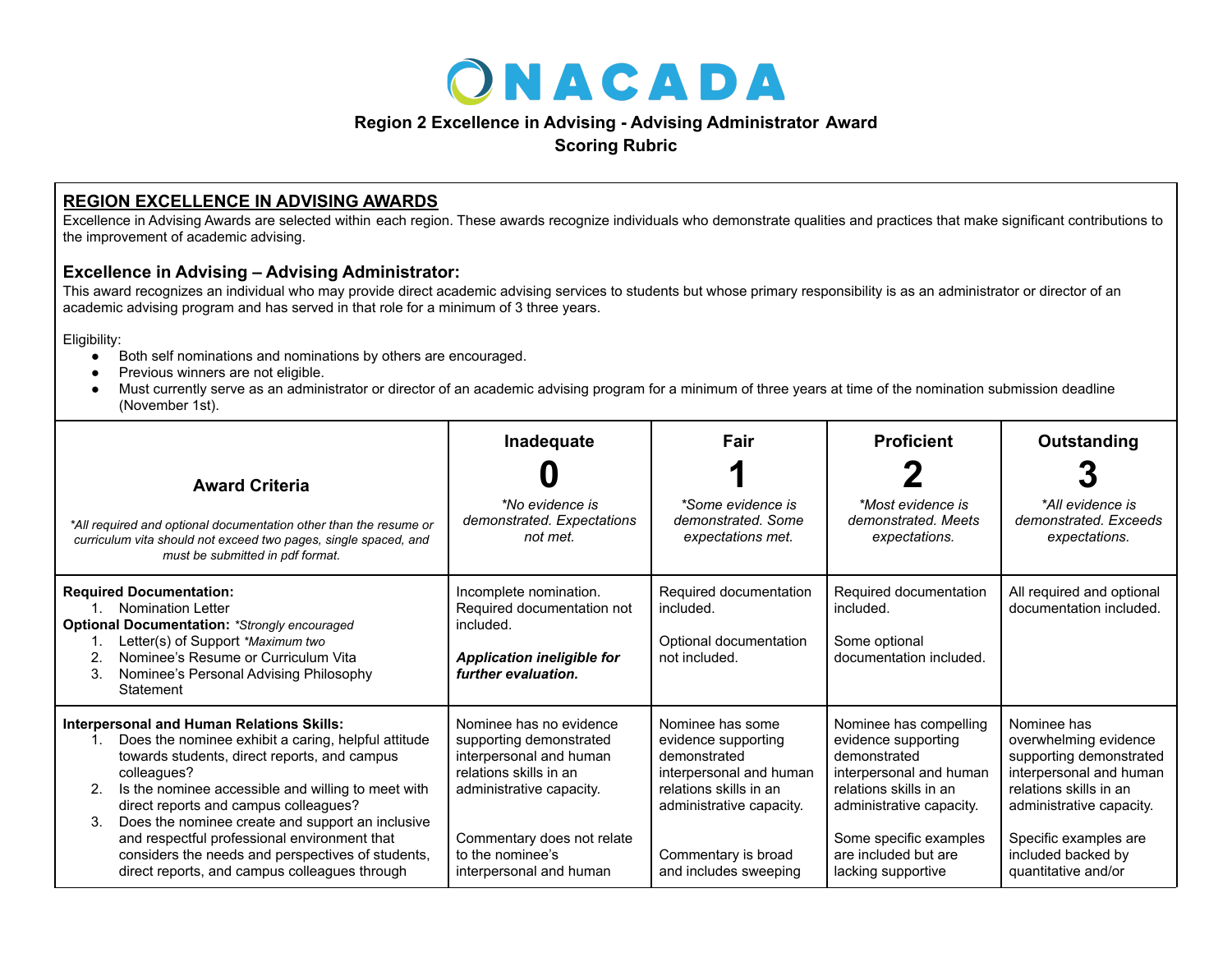| 4.<br>5.                                        | communication, openness, acceptance, and<br>equity?<br>Is there evidence that the nominee is a strong<br>collaborator with other academic or student support<br>units on campus?<br>Does the nominee demonstrate effective leadership<br>and strong administrative skills?                                                                                                                                                                                                                                                                                                                                                                                                                                                                                                                                                                                                                                                                                                               | relations skills.                                                                                                                                                                                                                                                                                                                          | statements. No specific<br>examples included.                                                                                                                                                                                                                                                                       | quantitative and/or<br>qualitative data, such as<br>numeric reports and/or<br>quotes from students,<br>direct reports, and/or<br>colleagues.                                                                                                                                                                                                                                                                                                                                   | qualitative data, such as<br>numeric reports and/or<br>quotes from students,<br>direct reports, and/or<br>colleagues.                                                                                                                                                                                                                                                                                                                |
|-------------------------------------------------|------------------------------------------------------------------------------------------------------------------------------------------------------------------------------------------------------------------------------------------------------------------------------------------------------------------------------------------------------------------------------------------------------------------------------------------------------------------------------------------------------------------------------------------------------------------------------------------------------------------------------------------------------------------------------------------------------------------------------------------------------------------------------------------------------------------------------------------------------------------------------------------------------------------------------------------------------------------------------------------|--------------------------------------------------------------------------------------------------------------------------------------------------------------------------------------------------------------------------------------------------------------------------------------------------------------------------------------------|---------------------------------------------------------------------------------------------------------------------------------------------------------------------------------------------------------------------------------------------------------------------------------------------------------------------|--------------------------------------------------------------------------------------------------------------------------------------------------------------------------------------------------------------------------------------------------------------------------------------------------------------------------------------------------------------------------------------------------------------------------------------------------------------------------------|--------------------------------------------------------------------------------------------------------------------------------------------------------------------------------------------------------------------------------------------------------------------------------------------------------------------------------------------------------------------------------------------------------------------------------------|
| and Values:<br>2.<br>3.<br>4.<br>5.<br>6.<br>7. | <b>Professional Practices/NACADA Core Competencies</b><br>1. Does the nominee value honesty, transparency,<br>and accountability to the student, institution, and<br>the advising profession and are they dedicated to<br>excellence in all dimensions of student success?<br>Does the nominee promote and engage in advising<br>and advising administration that is grounded in<br>sound theory, research, and educational practice?<br>Does the nominee set high standards of practice for<br>academic advising?<br>Does the nominee use and distribute appropriate<br>information, including utilizing campus networks<br>and making appropriate referrals?<br>Is the nominee knowledgeable of information<br>technology applicable to their department's and<br>institution's goals?<br>Does the nominee promote and support training<br>and development opportunities for their direct<br>reports?<br>Is the nominee an advocate for advisors and<br>advising at their institution? | Nominee has no evidence<br>supporting demonstrated best<br>professional practices as an<br>administrator nor is there<br>evidence the nominee<br>supports NACADA's Core<br>Competencies and Values.<br>Commentary does not relate<br>to the nominee's professional<br>practices or support of<br>NACADA's Core<br>Competencies and Values. | Nominee has some<br>evidence supporting<br>demonstrated best<br>professional practices as<br>an administrator, as well<br>as some evidence the<br>nominee supports<br>NACADA's Core<br>Competencies and<br>Values.<br>Commentary is broad<br>and includes sweeping<br>statements. No specific<br>examples included. | Nominee has strong or<br>compelling evidence<br>supporting demonstrated<br>best professional<br>practices as an<br>administrator, as well as<br>strong or compelling<br>evidence the nominee<br>support's NACADA's<br>Core Competencies and<br>Values.<br>Some specific examples<br>are included but are<br>lacking supportive<br>quantitative and/or<br>qualitative data, such as<br>numeric reports and/or<br>quotes from students,<br>direct reports, and/or<br>colleagues. | Nominee has<br>overwhelming evidence<br>supporting demonstrated<br>best professional<br>practices as an<br>administrator, as well as<br>overwhelming evidence<br>the nominee supports<br>NACADA's Core<br>Competencies and<br>Values.<br>Specific examples are<br>included backed by<br>quantitative and/or<br>qualitative data, such as<br>numeric reports and/or<br>quotes from students,<br>direct reports, and/or<br>colleagues. |
| 3.                                              | <b>Documented Professional Success:</b><br>1. Is there evidence of departmental growth and<br>development, including successful initiatives,<br>implementations, or enhancements brought forth<br>under the direction of this nominee?<br>Is there evidence of student learning or success<br>within the purview of the nominee's advising unit?<br>Is there testimony by colleagues to the nominee's<br>strong performance as an administrator?                                                                                                                                                                                                                                                                                                                                                                                                                                                                                                                                         | Nominee has no evidence<br>supporting documented<br>professional success.<br>Commentary does not relate<br>to the nominee's professional<br>success.                                                                                                                                                                                       | Nominee has some<br>evidence supporting<br>documented professional<br>success.<br>Commentary is broad<br>and includes sweeping<br>statements. No specific<br>examples included.                                                                                                                                     | Nominee has strong or<br>compelling evidence<br>supporting documented<br>professional success.<br>Some specific examples<br>are included but are<br>lacking supportive<br>quantitative and/or<br>qualitative data, such as<br>numeric reports and/or<br>quotes from students,<br>direct reports, and/or<br>colleagues.                                                                                                                                                         | Nominee has<br>overwhelming evidence<br>supporting documented<br>professional success.<br>Specific examples are<br>included backed by<br>quantitative and/or<br>qualitative data, such as<br>numeric reports and/or<br>quotes from students,<br>direct reports, and/or<br>colleagues.                                                                                                                                                |
| 2.                                              | <b>Documented Professional Development:</b><br>1. Is the nominee a member of NACADA and/or other<br>professional organizations?<br>Is there documented evidence the nominee                                                                                                                                                                                                                                                                                                                                                                                                                                                                                                                                                                                                                                                                                                                                                                                                              | Nominee has no evidence<br>supporting documented<br>professional<br>development.                                                                                                                                                                                                                                                           | Nominee has some<br>evidence supporting<br>documented professional<br>development.                                                                                                                                                                                                                                  | Nominee strong or<br>compelling evidence<br>supporting documented<br>professional                                                                                                                                                                                                                                                                                                                                                                                              | Nominee overwhelming<br>evidence supporting<br>documented professional<br>success.                                                                                                                                                                                                                                                                                                                                                   |